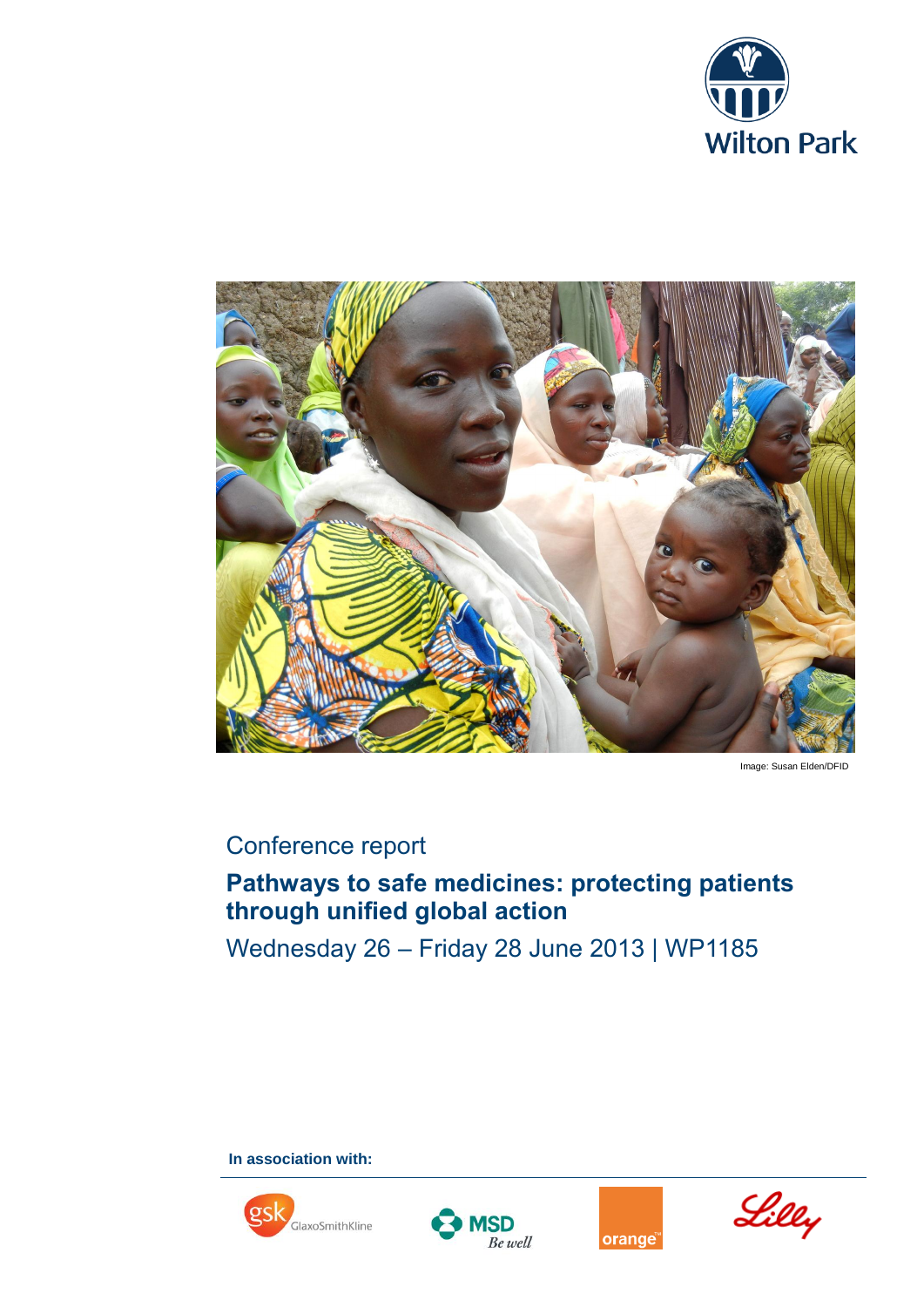

### Conference report

## **Pathways to safe medicines: protecting patients through unified global action**

## Wednesday 26 –Friday 28 June 2013 | WP1185

Access to safe, genuine medicines is a fundamental characteristic of equitable and well- governed health systems; highlighting the link between public health, social and economic development and international trade. In both the developed and developing world, substandard, spurious, falselylabelled, falsified or counterfeit (SSFFC) medical products likely contribute to thousands of avoidable deaths each year and thwart efforts to fight diseases like malaria, some cancers, TB and HIV/AIDS. The estimated international trade in SSFFC medicines amounts to over £45 billion and continues to escalate due to a lack of global enforcement and deterrents.

This Wilton Park conference brought together senior-level policymakers, academics, representatives from pharmaceutical manufacturers and civil society health advocates to examine the critical public health/socioeconomic development/trade nexus that impacts global access to safe medicines. The meeting enabled participants from mature, growth- leading and emerging markets to examine converging and interoperable solutions that strengthen international cooperation in combating the production and distribution of SSFFC drugs.

Participants evaluated how universal access to genuine medical products can be achieved through better governance and oversight, capacity building in the areas of greatest need, enhanced powers of enforcement and most fundamentally, cross-cutting global collaboration between policymakers, regulators, industry and civil society.

### **Key points**

- The issue of SSFFC drugs affects the availability of safe medicines everywhere. A global solution needs to be applied to what is currently perceived as a national problem. No single nation, region or company can tackle this problem by itself because of the interdependency of the manufacturing and distribution networks.
- An effective response requires firm action by individual countries, complemented by a collective international approach involving regulators, law enforcement, pharmaceutical companies, NGOs and academics. The first step must be to build political support and this will require a demonstration of the economic impact of the issue. Although the G8 Camp David Declaration included references to global health, the challenge now is to find ways to keep access to safe medicines sufficiently high up the agenda so that definite progress can be made. . Controlling online sales requires a specific strategy.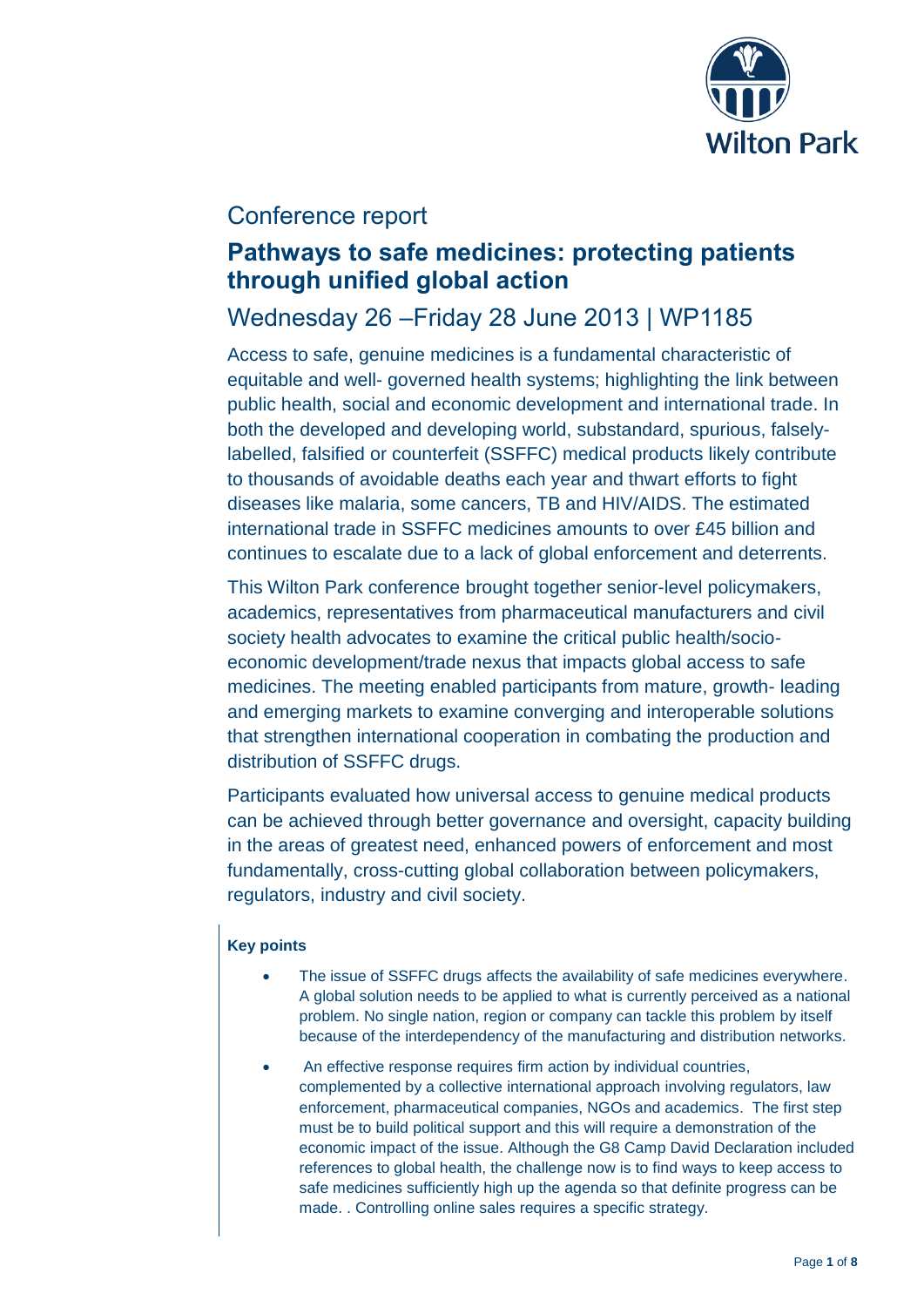- The World Trade Organisation's (WTO) free trade laws have opened up markets, but there is an imbalance because corresponding and adequate public health protections have not been developed. A Treaty would attract international attention and resources. The European Directive on Falsified Medicines<sup>i</sup> and the Council of Europe Medicrime Convention<sup>ii</sup> are potential starting points. Should there be a legal duty to report SSFFC drugs, and if so who should the duty apply to and who should receive the reports? Should the countries which suffer the most from SSFFC drugs take the lead on developing a Treaty? The UN Guidelines for Consumer Protection could be used as a model for new Guidelines for Patient Rights. A McKinsey report *highlighted the cost savings* and patient safety benefits of adopting a single global standard. However new law would not be a panacea as the countries most at risk from SSFFC drugs probably also lack the technical capacity necessary to fully implement legislation. The US also has a track record of not signing Treaties but taking its own alternative forms of action.
- The breadth of the SSFFC blended definition may be one of the causes of the current inertia. There is consensus around the term 'counterfeit', both in terms of what counterfeit means and that counterfeits are a problem which must be tackled. However 'substandard' is more controversial. Substandard describes medicines that have less Active Pharmaceutical Ingredient (API) than required, and medicines that have been manufactured correctly but which are subsequently compromised. It is possible for substandard medicines to be acceptable and effective in some contexts but not in others. Many manufacturers of generic medicines are based in India which has its own definitions.
- Progress was made through a 2012 World Health Assembly resolution<sup>iv</sup> about a State Mechanism for the World Health Organisation (WHO), but overall the WHO has proved to be a difficult venue for arriving at consensus on how to tackle the SSFFC medicines issue. International regulation of the pharmaceutical industry remains primitive because the WHO works on a consensus basis, which can be slow and difficult to achieve. It is difficult to understand why IMPACT was discontinued, or why the WHO has successfully delivered a Framework Convention on Tobacco Control but has failed to deliver a similar framework Convention on SSFFC medicines.

#### **Context**

- 1. The problem of SSFFC drugs reflects the challenges posed by globalisation. Safe and effective high-quality medicines and the regulatory systems that ensure them reside at the nexus of public health, global trade and economic development. The human cost can be high including drug resistance, increased suffering and fatalities. The true extent of the problem is unknown and the extent of the SSFFC drugs problem in relation to noncommunicable diseases is particularly opaque, eg the extent of SSFFC diabetes drugs. The amount of funding and attention that the issue receives is estimated to be very small in relation to the true size of the problem.
- "Safe and effective high-quality medicines and the regulatory systems that ensure them reside at the nexus of public health, global trade and economic development"
	- 2. The level of attention and resources that have been applied to counterfeit passports and currency needs to be applied to SSFFC drugs. The strategy must be one of prevent, detect, and respond. Counterfeiters are sophisticated and consumers are confused. There is a dilemma because increasing costs through regulation risks driving up the price of legitimate medicines, which in turn can hamper consumer access and create markets for counterfeiters. However, the price of medicines isn't the only reason for counterfeits, as demonstrated by the counterfeiting of Chlorquine, which is a relatively cheap drug.
	- 3. The developed world's main challenge is how to make sure that legitimate drugs are taken as prescribed in order to prevent the spread of super bugs. There are also problems around misuse of drugs, eg Temazepam being used to supplement heroine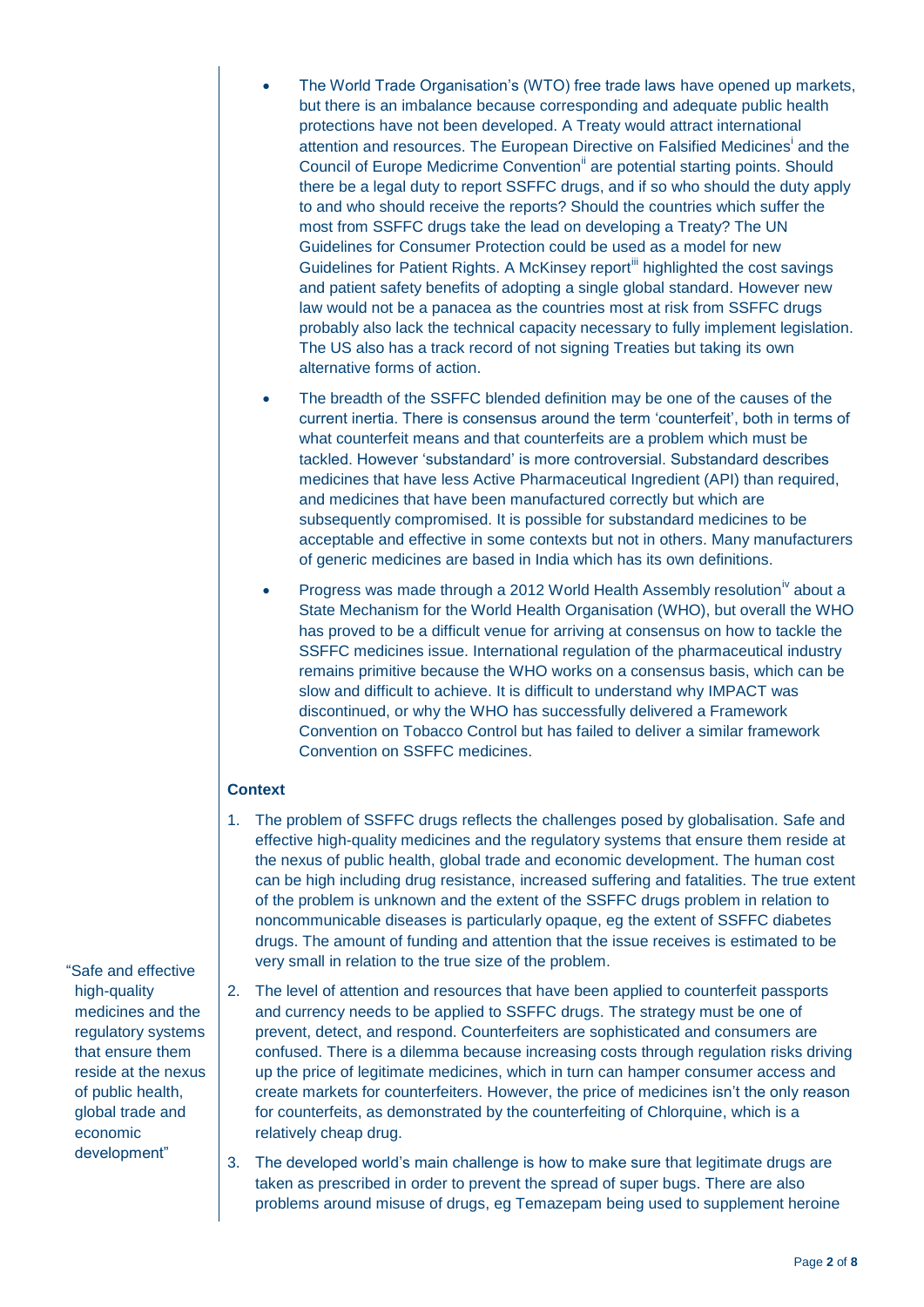or methadone. SSFFC drugs are much more likely to be detected through appearance and taste in the developed world. The UK's Medicines and Healthcare Regulatory Agency (MHRA) has detected 10 incidents in 10 years.

- 4. There is a distinction between lifestyle drugs, such as Viagra, and life-saving drugs, such as those for malaria or HIV. SSFFC drugs in the developed world tend to be lifestyle drugs obtained online, whereas in the developing world the issue applies to lifestyle and life-saving drugs.
- 5. Vulnerabilities apply to all parts of the process, starting with manufacturing and extending to all links in the supply chain, including packagers and repackagers, pharmacists, medical practitioners and retailers. Medical products may be sold and resold many times before they reach the patient who may or may not purchase their own medicines. Pharmaceutical companies lose direct control of their products in this process, which is why some companies are considering undertaking quality assurance tests on the ground in the countries they export to. The mark ups required by distributors and wholesalers can be as much as 200%, and this should be matched with their input into dealing with the problem, eg through good stock and supply chain control. Pharmaceutical companies need to track and trace, with associated training so that pharmacists and consumers know what to if they detect an SSFFC drug.
- 6. Counterfeiting can be small scale, eg a single pharmacist with a printer. Counterfeiters can also work through complex transnational criminal conspiracies including colluding with medical practitioners. Some counterfeiters invest a great deal in their enterprises and therefore they are highly motivated. They know that to succeed they must have a long term strategy which accepts losses, including the risk of their low level people being imprisoned. For law enforcement or regulators to be successful they must start to think like the bad guys.
- 7. As SSFFC drugs are often identified through their packaging counterfeiters focus on making their packaging look as genuine as possible. Criminals have been known to pay for empty packets of legitimate drugs which they can then fill with SSFFC drugs. In China there have been cases of nurses replacing genuine drugs with SSFFC drugs using the genuine packaging. Pharmaceutical companies should be concerned if their packaging is misused as this is a public relations threat to their branding. Counterfeiters don't always take the same care when copying tablets, eg indentations may not be copied or may be poorly copied. Certain drug compositions can help ensure that SSFFC drugs look different from genuine drugs- disintegration can be helpful.
- 8. IP and competition are the elephants in the room but they need to be put aside, even though there is much more IP legislation than legislation concerning SSFFC drugs. Enforcement of trademarks should be separated from enforcement of health standards and patient care. There should be an attitude of health before money. Access to safe medicines needs to be incorporated into the core business plans of the pharmaceutical companies and incentivises need to be built around health outcomes. Behind the SSFFC drugs issue is the problem that some people don't have access to any medicines. Medicines may not be affordable, or stocks may quickly run out.

### **Regulation and policy**

- 9. The approach taken by individual countries to the quality and licensing of pharmaceutical companies is very important. Which countries are granting the appearance of legitimacy to manufacturers of SSFFC drugs by licensing them? Is corruption part of the problem? No global strategy, or international law or standards will work unless this problem is addressed. When a Ministry of Health in a South East Asian country went to close a distributor the military were already present and they had been tasked with preventing the closure.
- 10. If countries don't make certain medicines available this also creates a market for SSFFC drugs, eg the HPV vaccine isn't available in China and this increases the risks

"Counterfeiters are sophisticated and consumers are confused "

"For law enforcement or regulators to be successful they must start to think like the bad guys"

"There should an attitude of health before money"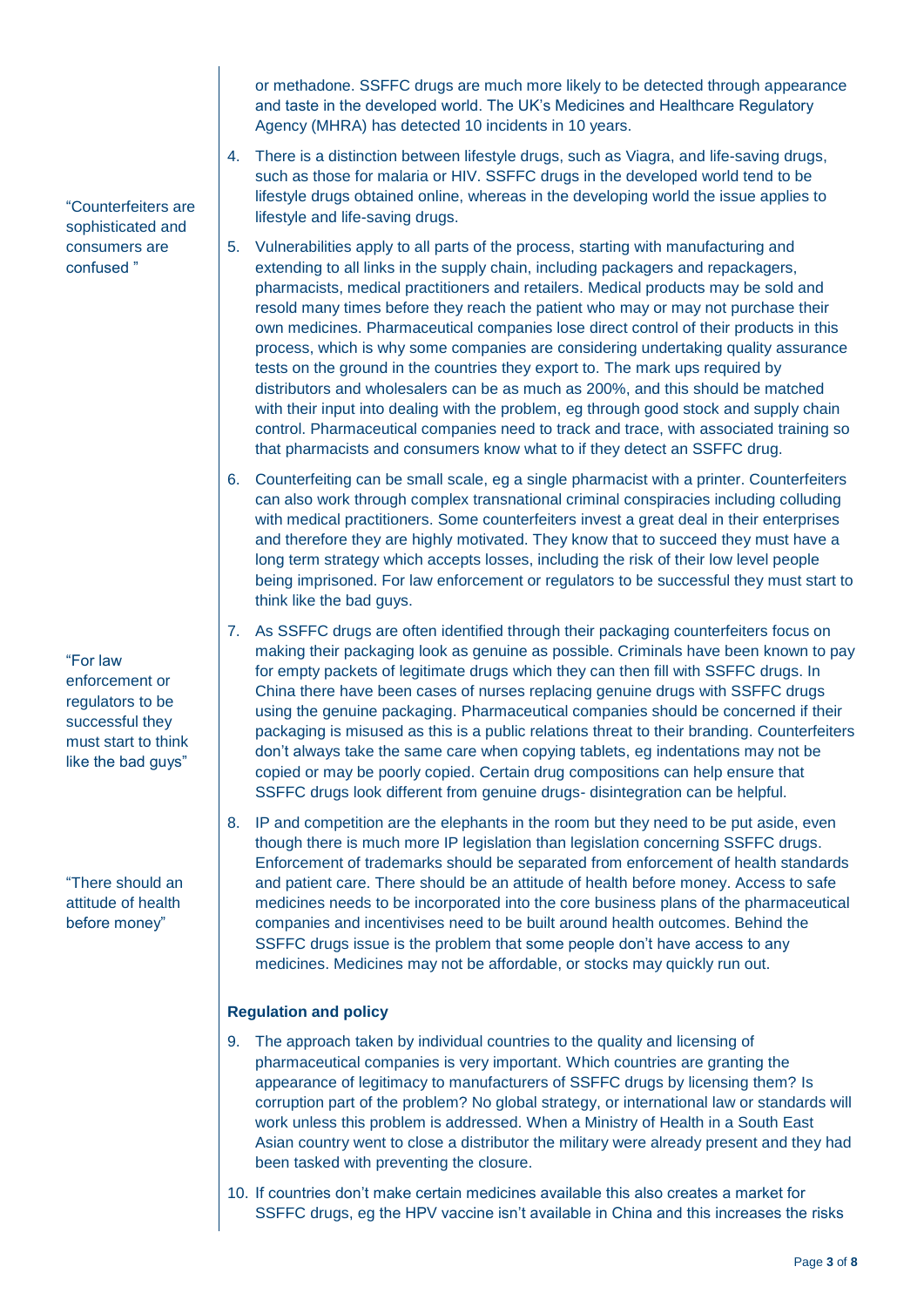of counterfeiting.

- 11. The WHO has estimated that 30% of regulatory authorities don't have the capacity to regulate their countries' drugs supply. $\degree$  More pressure needs to be put on governments to set up and resource regulatory agencies and once they are established, there should be a programme of technical assistance provided by other countries, such as the WHO prequalification program. The successes of the Malaria Programmes must not be undermined by SSFFC drugs. There is growing emphasis on measuring impact, so if impact is reduced because of SSFFC malaria drugs the programme's funding may be reduced. $v$ <sup>T</sup> There is a debate to be had as to whether or not one regulator per country is optimum, or whether large countries should have multiple state regulators like India.
- 12. Every country seems to want a pharmaceuticals industry and therefore all countries need to get on the same path in terms of regulation, even if it is inevitable that some countries will be weaker. Incremental improvements are a realistic objective for weaker countries. In developed countries regulators don't necessarily need to be widely known by the public in order for them to be effective, but that may differ in developing countries. Regulators should come together to share their experiences and there are a number of Forums which could be used for this; Health Canada International Regulatory Forum, CDER Forum for International Drug Regulatory Authorities of the USFDA and the African Vaccine Regulatory Forum. The UK's MHRA has twinned with Ghana, and the WHO's rapid alert system also links regulatory authorities together.
- 13. As a result of international pressure medicines that leave China are now checked and this is a practice that other exporting countries should also consider regardless of their tax position. In 2004 China invested \$70 million in mobile laboratories. 2 million batches were screened and 4% were identified as SSFFC drugs and therefore withdrawn from the market, including some traditional Chinese medicines. Noninvasive methods of surveillance can be helpful, eg x-rays. Infrared technology can detect adulteration, although detection is more difficult if the API isn't known.

#### **Law enforcement**

- 14. Any failures in the chain of custody of legitimate medicine can be used by counterfeiters as opportunities to introduce SSFFC drugs into the system. For this reason law enforcers and regulators must be able to intervene and take action at all stages. The nature of these interventions will vary between countries because they face different risks, ie some countries suffer from a large volume of imported SSFFC drugs, perhaps as a result of porous borders, whereas in other countries SSFFC drugs are produced locally for local consumption as well as for export. Much of the supply to the developing world is from local national generic companies and therefore the problem isn't always international. The British Medical Journal recently ran an article about 120 deaths in Pakistan as a result of drugs produced locally $\mathsf{v}^{\mathsf{iii}}$ . It is probably not a coincidence that the Pakistani Health Ministry was closed the year before.
- 15. Seizures of SSFFC drugs may not be the best ambition for law enforcers and regulators. More effective approaches may include disrupting supply chains, or prosecuting senior figures in the criminal enterprises and seizing their personal assets. In other words, a more intelligence driven approach may be better than a reactive approach. A difficulty encountered in any enforcement action is how to encourage people to act as witnesses.
- 16. Enforcement successes must be publicised, eg the reduction in SSFFC drugs in Cambodia as a result of action taken against five major exporters to the region. It is contradictory to say this issue needs energy and focus but then keep information secret. Pharmaceutical companies need to know which of their medicines have been counterfeited in order to take action, but at the same time they may be reluctant to agree to publicity if it could affect sales. Members of the Pharmaceutical Security Institute are provided with more information than is usually available. Publicity should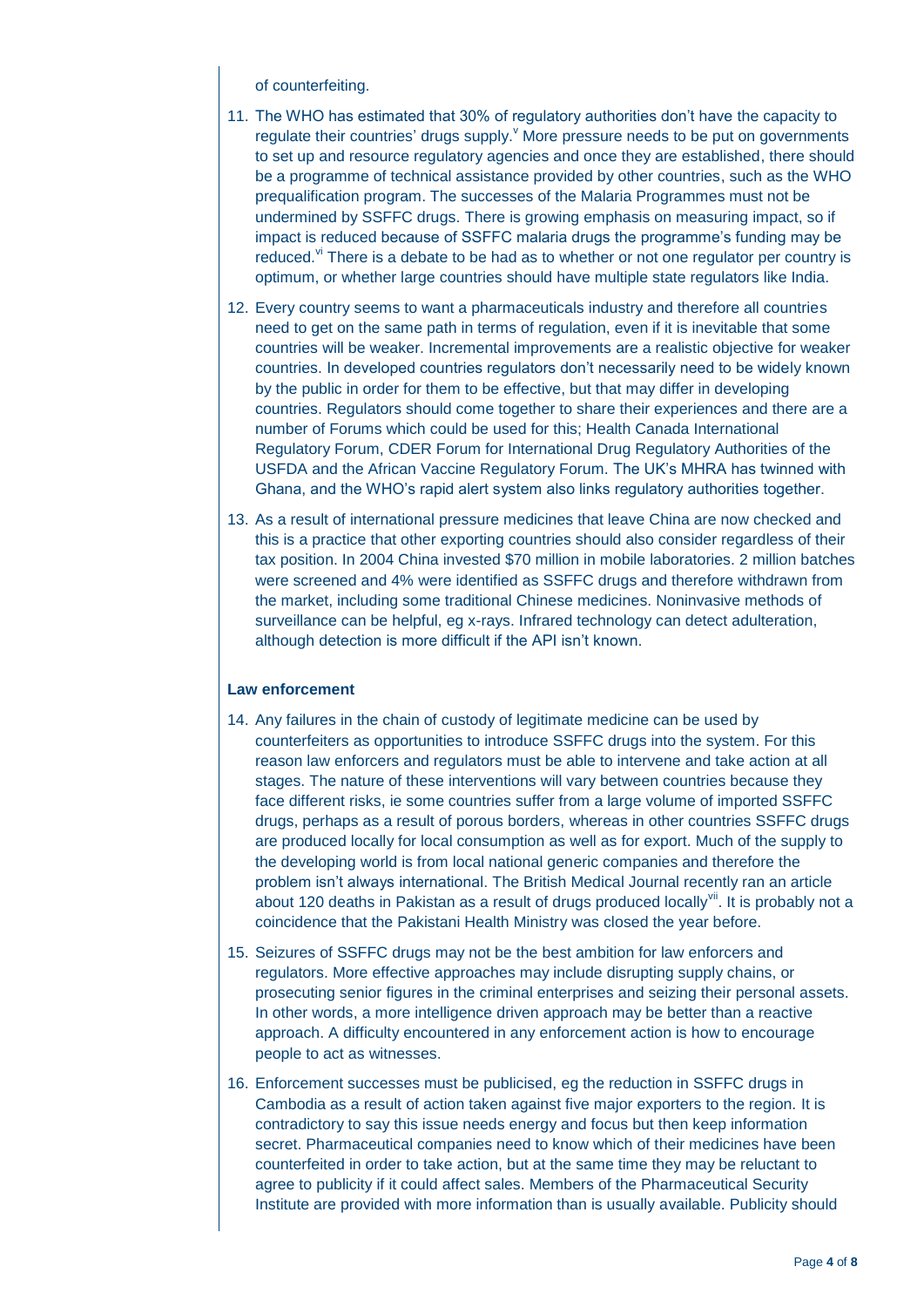focus on patient harms rather than just recite statistics, eg go beyond seizure statistics.

- 17. SSFFC medicines should always be a priority for Customs even where medicines aren't taxed. In order to be effective customs officials need powers granted under national legislation. Customs officials need to make very quick decisions about whether to open containers but fortunately the use of customs holding areas no longer poses jurisdictional problems. The World Customs Organisation recognises the need for better training and better use of technology.
- 18. Over time Chinese retailers have developed the tactics of shutting their shops or hiding medical products when mobile laboratories are in their area. It may be possible to get around this with mystery shopping and disguising mobile units. Despite these practical challenges, the levels detected in 2004 have remained roughly static for the last seven years, including in rural areas of China.

### **Stakeholder collaboration**

- 19. More information sharing is needed on an international scale. Information is the blood of health systems but it isn't flowing well. There needs to be a move towards an international adverse event reporting system for regulators, law enforcement and the pharmaceutical companies. There also needs to be information sharing between companies, which will require mutual trust, new norms around not competing on security and a culture of companies protecting each other's customers. Information sharing is one of the objectives of RX-360. The Lancet could also be used.
- 20. The role of NGOs is pivotal and they would benefit from more engagement with each other. NGOs were successful in mobilising against tobacco use, and they could apply this experience to SSFFC drugs. There needs to be more activism to create bottom up demand for change. The Partnership for Safe Medicines in India decided to accept funding from the pharmaceutical industry even though this was controversial. NGOs are constantly seeking pro bono legal services to help file court cases concerning intellectual property (IP). Unfortunately NGOs have been barred from the WHO state mechanism because of the concerns of the Indian government, even though this ban breaches a binding decision of the World Health Assembly.<sup>viii</sup>
- 21. Generics companies are suspicious that the blended SSFFC definition is designed to threaten their businesses and protect the pharmaceutical brands. In relation to this the interception of legitimate generics from India when they were in transit to the Netherlands was unfortunate. Generics companies view themselves as servicing a genuine need for affordable medicines that the pharmaceutical companies aren't satisfying. The price and quality of APIs is critical to the generics issue.
- 22. Greater recognition that genuine errors occur would help bring generics companies into the discussion. Criminal offences should not be strict liability; criminal intent should always be required for conviction. However, there is an argument that there must be criminal intent when unlicensed drugs are sold. This leaves the issue of how to deal with acts of negligence or incompetence which also put the public's health at risk.
- 23. Traditional practitioners should also be brought into the debate to help with the problem of defining what a medicine is. The trend in the use of traditional or alternative practitioners varies between countries. In India the use of alternative medicines is falling but in Ghana and Uganda its use is growing, with as many as 50% of the population using alternative medicines. China licences a significant number of herbal medicines. There are positive reports that herbal medicines can work even though it can be difficult to identify their API.

"The blood of health systems is information but it isn't flowing well"

''There needs to be more activism to create bottom up demand for change"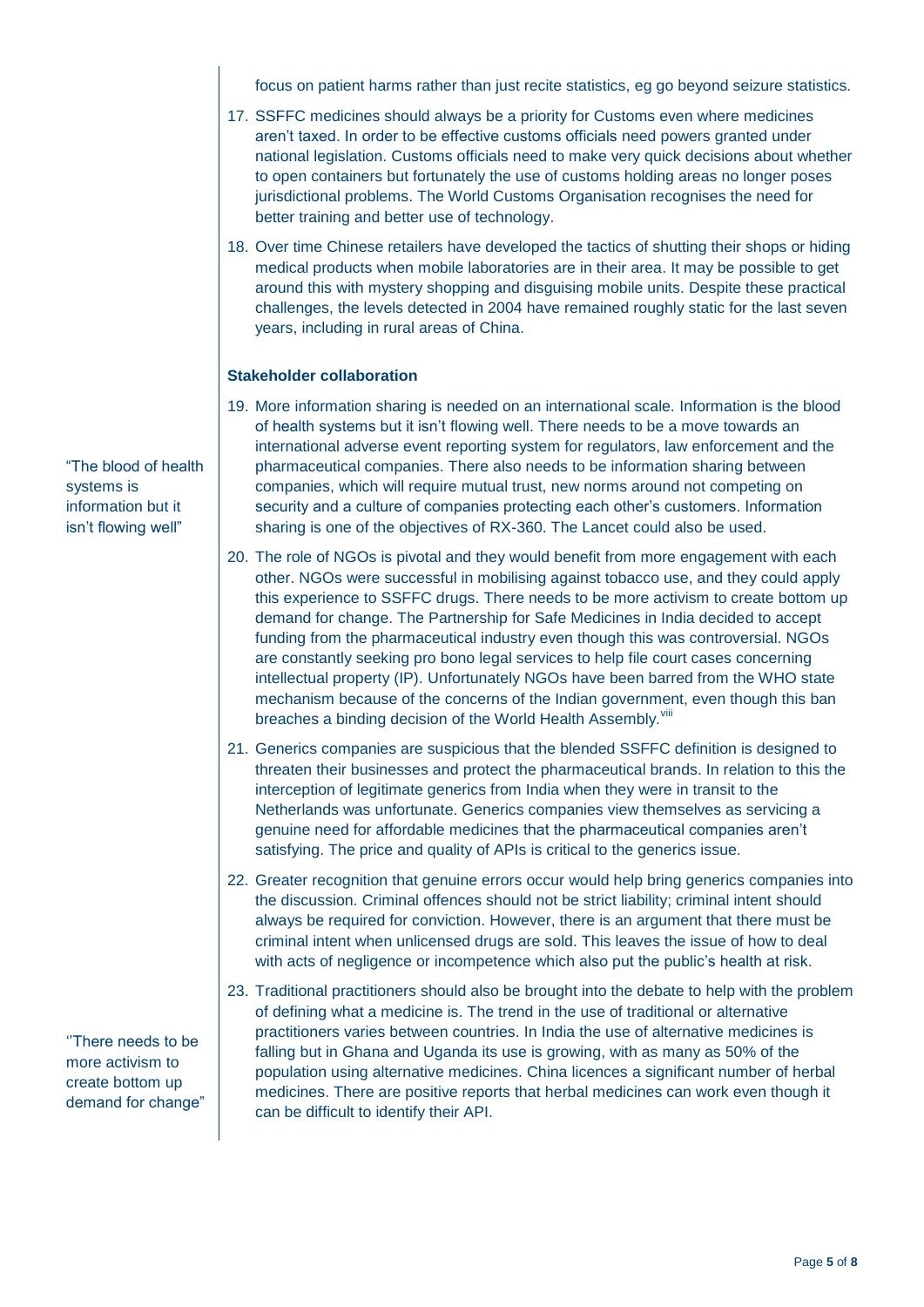#### **Communicating and sharing information**

- 24. Raising the awareness of consumers is key because without their cooperation there will always be a market for SSFFC drugs. Consumers must be encouraged to ask questions, but to do so they need simple information which deals with the counterfeit and substandard issues in a way that isn't clouded in jargon. Lessons should be learned from the public awareness and education campaign associated with the HIV epidemic.
- 25. The risks of SSFFC drugs must be covered in the training of medical practitioners, including community health workers. Attention also needs to be paid to retailers who sell medicines without the involvement of medical professionals. Many AIDS/HIV patients live in rural areas and rely upon retailers. Part of the solution may be to find a way to stop relying on a small number of retailers who cover large areas.

International organisations should exercise influence through their procurement processes. The usual international competitive bidding practices may not be appropriate; lowest price isn't always an appropriate consideration and quality needs to be given more emphasis. The Global Fund and Médecins San Frontières have both mistakenly purchased SSFFC drugs or devices.

### **Technology applications**

- 26. Innovative technology is being used by enforcers and regulators, particularly hand held devices. The US Food & Drug Administration's Counterfeit Detection Device #3 can detect counterfeit drugs and also picks up tampered packaging. 'True Scan' is popular in Nigeria. Screening can cost between 1-1.5 pence per pack.
- 27. Hand held technology is also becoming available to consumers. Self assessment has a role because security features on packaging aren't the whole answer, especially as it is not uncommon for medicines to be sold in single doses without packaging. However, as consumers' use of these types of technologies can be challenging, their availability must not stall other efforts to prevent SSFFC drugs. Donors must not start to think of technology as a quick fix to what is a very a complicated issue.
- 28. In the developing world levels of literacy (including ability to read English as a foreign language) are often low. Even if companies pay for text messaging consumers still need to have access to cell phones and the internet. Having said that, 80% of Nigerians have a cell phone and use text messaging, and 9 million people in India have a cell phone. Malaysia provides a positive case study of the value of new technologies. Seizures immediately increased when Meditag was introduced in mid 2005, and went up 300% between 2004 (the last full no Meditag year) and 2006 (the first full Meditag year).
- 29. Consumers in the developing world may travel long distances in order to buy medicines for themselves or their relatives or others they care for and this aggravates the problem of what happens if a consumer finds they have a SSFFC drug which they have already purchased—who will provide them with a replacement? Any system of consumer reimbursement or replacement must be robust so that it does not become subject to fraud. The system provided by Orange in Kenya involves texting a number on a leaflet, and if there is a mismatch in terms of the batch number or expiry date the drug can be returned to wherever it was purchased from. Scratch codes don't necessarily have to be on packets; pharmacists can give codes to consumers separately.
- 30. The development of effective technology requires a clear vision about what needs to be achieved, early alignment and agreement amongst stakeholders, and constant effort over a sustained period of time, including extensive pilots. There are challenges around the correct amount of information to link with the technologies, and what information should be made available to whoever is using the technology—should information about original source and/or information about the whole supply chain be linked and

" It has been possible to make consumers aware of the source of organic food, so the same must be possible for medicines"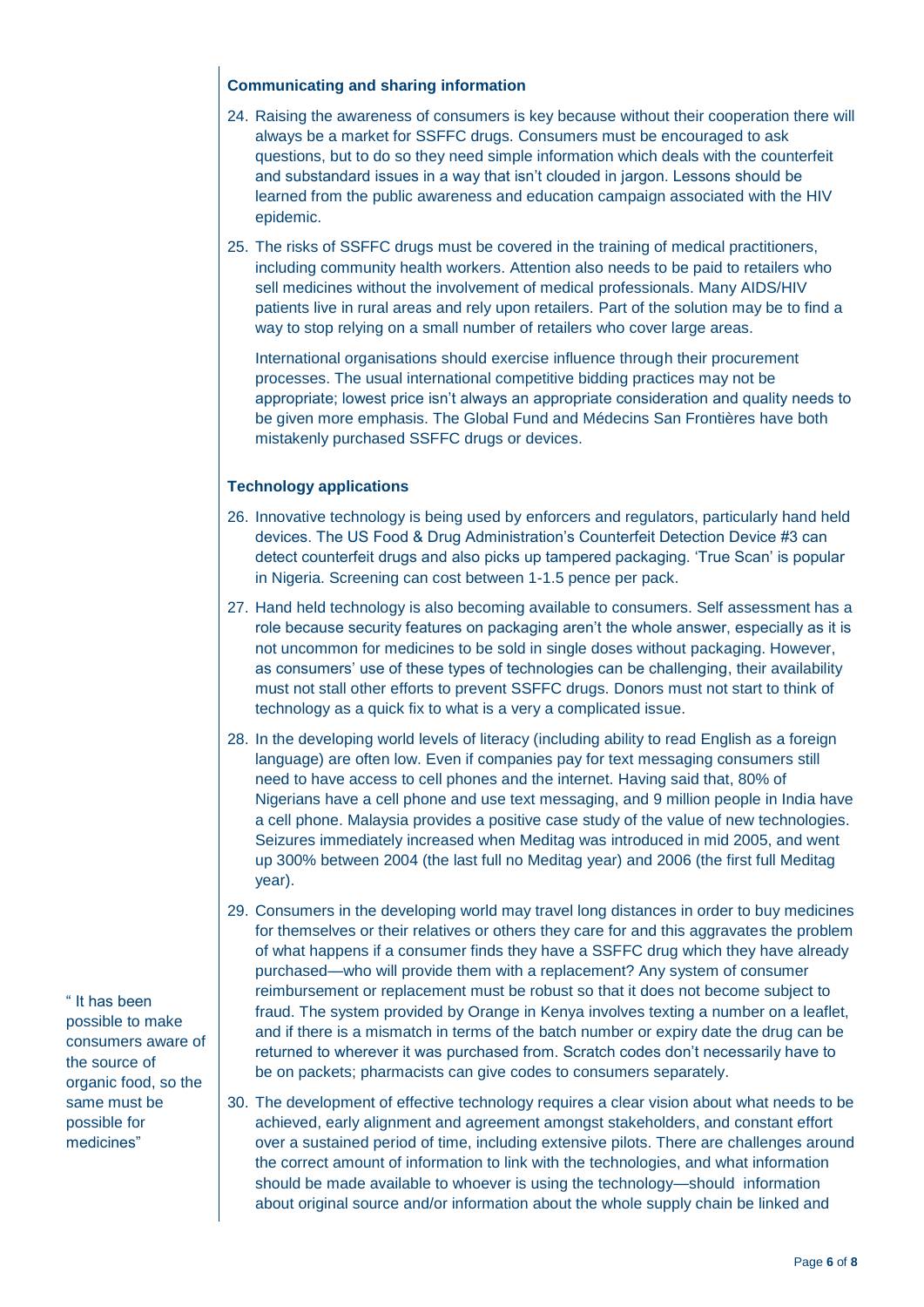made available? It has been possible to make consumers aware of the source of organic food, so the same must be possible for medicines. Legal or regulatory restrictions on direct manufacturer to consumer communications must be taken into consideration. The risks of counterfeiters setting up fake help lines and SMS services must also be managed.

31. The ultimate aim for telecommunication projects is that they scale up as this will push the price down. Expansion raises the possibility of integration with social networking. There are questions around whether the best way forward is for companies to aim towards integrating their systems, or whether companies should continue to go it alone. A lot of companies use differing but similar serialisation and holograms on their packaging, and the same pattern may emerge in relation to the new technologies.

#### **Conclusions**

- There are multiple stakeholders in the compliance cloud and all of their views need to be taken into account.
- SSFFC drugs should form part of the post-Millennium Development Goals agenda.
- A new Medicines Transparency Index could assist efforts to advocate for change, but it would need a strong institutional home. The development of an index would take time because it would need to start with consistent collation of the right raw data.
- A central repository for case studies of events could also be helpful provided the studies are presented from a human interest angle and provide complete stories from start to finish.
- A new Global Commission on Medicine Quality could be established, possibly linking with the Global Fund (who are keen to do more), the WHO, the International Organisation on Standardization and the Human Rights Commission. A new Commission could operate on a majority vote basis rather than on a consensus basis.

#### **Liz Richards**

Wilton Park | 1 August 2013

Wilton Park reports are brief summaries of the main points and conclusions of a conference. The reports reflect rapporteurs' personal interpretations of the proceedings – as such they do not constitute any institutional policy of Wilton Park nor do they necessarily represent the views of the rapporteur.

Should you wish to read other Wilton Park reports, or participate in upcoming Wilton Park conferences, please consult our website [www.wiltonpark.org.uk](http://www.wiltonpark.org.uk/)

To receive our e-newsletter and latest updates on conferences subscribe to <https://secure.wiltonpark.org/en/secure/subscribe?action=subscribe>